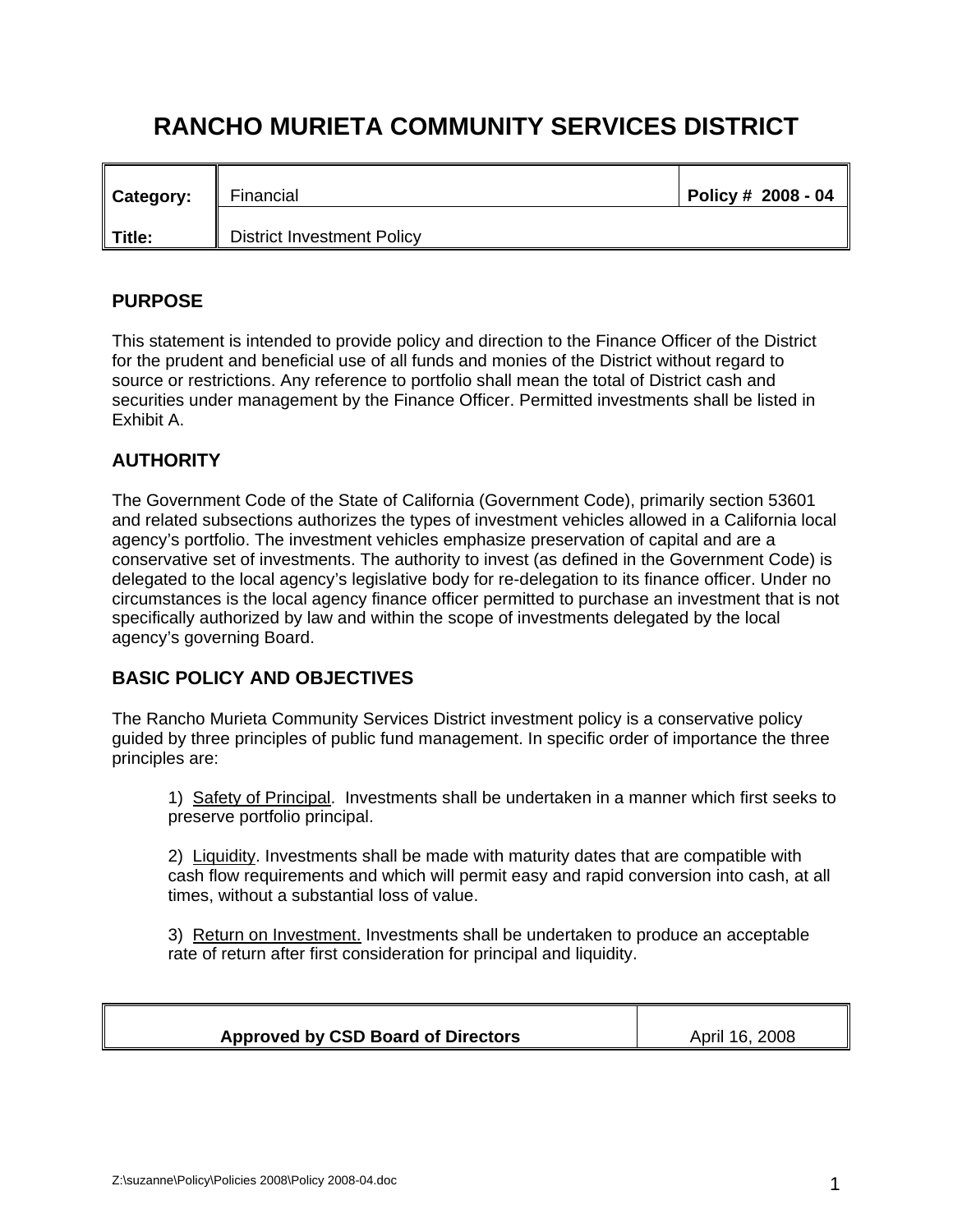#### **FOLLOWING ARE OBJECTIVES:**

**DIVERSIFICATION** The District shall maintain a portfolio of authorized investments with diversified maturities, issuers and security types to avoid the risk inherent in over investing in any one sector. The Finance Officer shall evaluate or cause to have evaluated each potential investment, seeking quality of issuer, underlying security or collateral, potential negative effects of market volatility on the investment and shall diversify the portfolio to reduce exposure and assure adherence to the Basic Policy and Objectives paragraph of this policy.

**PRUDENT PERSON CLAUSE** Investments will be made with the same standard of care that persons of prudence, discretion and intelligence exercise when managing their own affairs, not for speculation, but for investment with particular consideration for safety of capital as well as probable income derived.

**REPORTING REQUIREMENTS** Each month the Finance Officer shall prepare and submit a report of investment transactions to the Board of Directors. This report will be sufficiently detailed to provide information for investment evaluation.

**PERFORMANCE REVIEW** An annual appraisal of the investment portfolio shall be conducted to evaluate the effectiveness of the District's investment program. The purpose of this review, in addition to evaluation of performance, is to provide the platform for recommendations of change and improvements to the portfolio to the Board of Directors.

**GRANDFATHER CLAUSE** Any investment held by the District at the time of this policy is adopted shall not be sold to conform to any part of this policy unless its sale is judged to be prudent by the Finance Officer.

**CONFLICTS OF INTEREST** The Finance Officer shall perform his/her duties under this Investment Policy in accordance with the provisions of Section 1126 of the Government Code as well as any other state law referred to in this policy.

**EXCEPTIONS** When the Finance Officer determines that an exception to one of the numerical limits is in the best interest of the District, such exception is permitted as long as it is consistent with applicable State and Federal laws. Exceptions to this policy shall be reported to the Board of Directors within five working days along with a detailed explanation for the variance.

**CONFLICTS** In the event any provision of this Statement of Investment Policy is in conflict with any of the statutes referred to herein or any other State or Federal statute, the provisions of each statute shall govern.

**SAFEKEEPING** All securities purchased may be delivered against payment and held in safekeeping pursuant to a safekeeping agreement. All financial institutions shall be instructed to mail confirmations and safekeeping receipts directly to the Finance Officer of the District.

### **EXHIBIT "A"**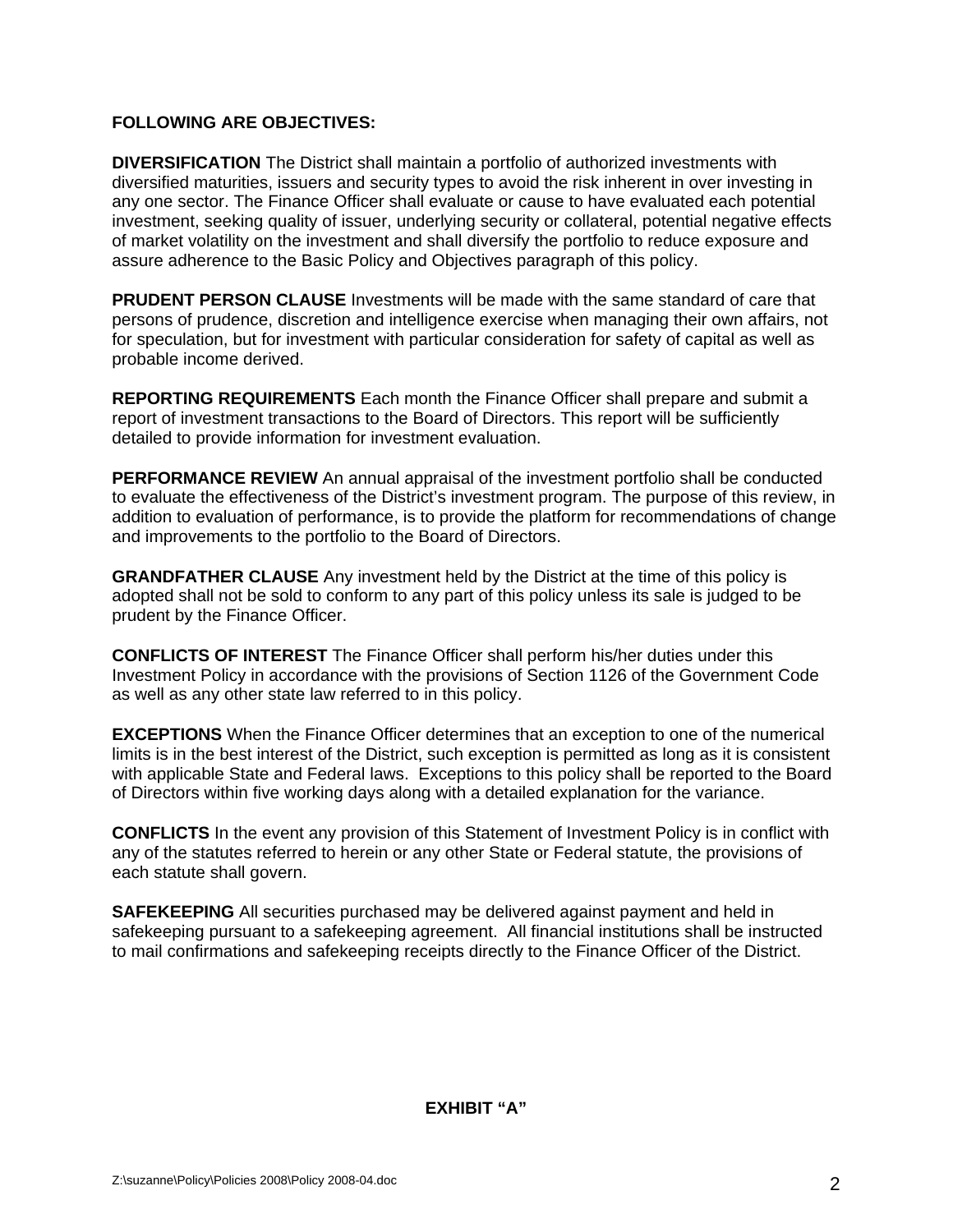## **PERMITTED INVESTMENTS**

|    | <b>Investment Type</b>                                                                                 | <b>Maximum Investment</b> | <b>Maximum Maturity</b> |
|----|--------------------------------------------------------------------------------------------------------|---------------------------|-------------------------|
| 1) | Investment pool authorized under CA<br>Statues governed by Government<br>Code Sections 16429.1-16429.4 | Unlimited                 | Liquid Account          |
| 2. | California Asset Management<br>Program (CAMP)                                                          | Unlimited                 | Liquid Account          |
| 3) | U.S. Treasury Obligations                                                                              | Unlimited                 | 5 Years                 |
| 4) | <b>Bank Savings Account</b>                                                                            | 25%                       | Liquid Account          |
| 5) | <b>Federal Agencies</b>                                                                                | 75%                       | 5 Years                 |
| 6) | <b>Commercial Paper</b>                                                                                | 20%                       | 180 Days                |
| 7) | <b>Negotiable Certificates of Deposit</b>                                                              | 20%                       | 180 Days                |
| 8) | Re-purchase Agreements                                                                                 | 20%                       | 180 Days                |
| 9) | Corporate Debt                                                                                         | 25%                       | 5 Years                 |

#### ADDITIONAL LIMITS ON INVESTMENTS:

- 1) No notes.
- 3) U.S. Treasury Obligations are limited to Treasury Bills, Treasury Notes, and Treasury Bonds.
- 4) Bank Savings Accounts must be collateralized at 110% of account balance.
- 5) Federal agency or United States government–sponsored enterprise obligations, participations, or other instruments, including those issued by or fully guaranteed as to principal and interest by federal agencies or United States government-sponsored enterprises.
- 6) Must be a U.S. corporation with over \$500 million in assets. The commercial paper must be of the highest ranking or of the highest letter and number rating as provided for by a nationally recognized statistical-rating organization. The District may purchase no more than 10 percent of the outstanding commercial paper of any single issuer.
- 7) Negotiable certificates of deposit must be issued by a nationally or state-chartered bank, a savings association, or a federal association (as defined by Section 5102 of the Financial Code), or a state or federal credit union, or by a state-licensed branch of a foreign bank. Purchases are limited to institutions which have long-term debt rated in the "A: category or higher, or the equivalent, by a nationally recognized rating organization.
- 8) .The District will enter into repurchase agreements only with primary government securities dealers as designated by the Federal Reserve Bank of New York. Repurchase agreements shall be governed by a master repurchase agreement adopted by the Public Securities Association. All securities underlying repurchase agreements shall be delivered to the District's custodial bank, or be handled under a properly executed "triparty" custodial arrangement. Collateral for repurchase agreements is restricted to U.S. Treasury issues or Federal Agency issues.